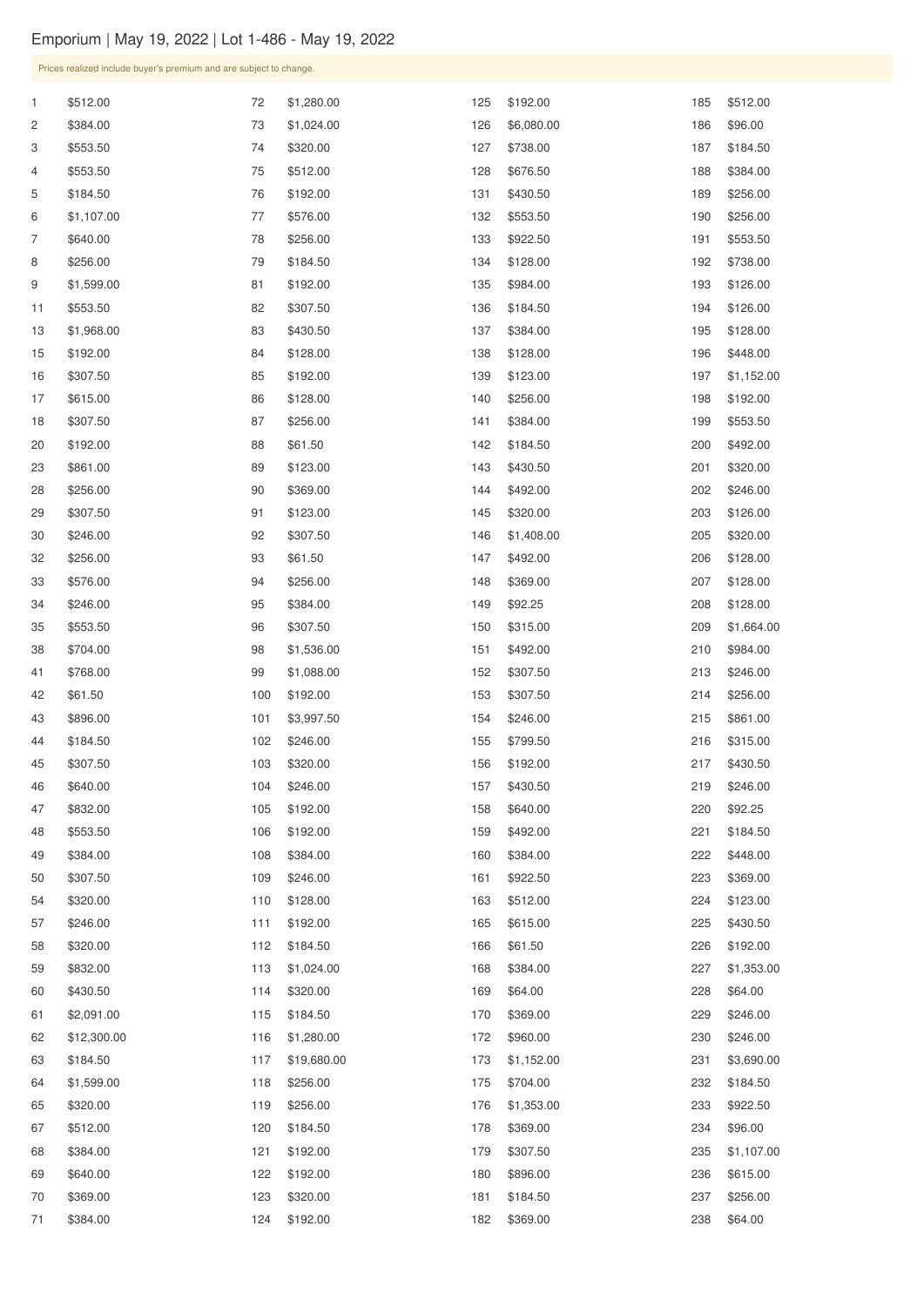\$3,584.00 \$320.00

\$192.00

 \$256.00 \$1,168.50

\$246.00

|     | Prices realized include buyer's premium and are subject to change. |     |            |     |            |     |            |
|-----|--------------------------------------------------------------------|-----|------------|-----|------------|-----|------------|
| 239 | \$123.00                                                           | 298 | \$246.00   | 373 | \$256.00   | 438 | \$553.50   |
| 240 | \$640.00                                                           | 300 | \$246.00   | 374 | \$256.00   | 439 | \$1,845.00 |
| 241 | \$320.00                                                           | 308 | \$123.00   | 375 | \$192.00   | 442 | \$615.00   |
| 242 | \$448.00                                                           | 309 | \$96.00    | 376 | \$184.50   | 443 | \$861.00   |
| 243 | \$184.50                                                           | 310 | \$64.00    | 378 | \$61.50    | 444 | \$448.00   |
| 244 | \$256.00                                                           | 311 | \$2,048.00 | 379 | \$448.00   | 445 | \$3,198.00 |
| 245 | \$676.50                                                           | 312 | \$369.00   | 380 | \$640.00   | 446 | \$1,168.50 |
| 247 | \$704.00                                                           | 313 | \$320.00   | 381 | \$192.00   | 447 | \$448.00   |
| 248 | \$192.00                                                           | 314 | \$576.00   | 382 | \$384.00   | 448 | \$768.00   |
| 249 | \$704.00                                                           | 315 | \$448.00   | 383 | \$64.00    | 449 | \$430.50   |
| 250 | \$128.00                                                           | 316 | \$384.00   | 386 | \$126.00   | 450 | \$430.50   |
| 251 | \$3,584.00                                                         | 318 | \$123.00   | 387 | \$61.50    | 451 | \$615.00   |
| 252 | \$369.00                                                           | 319 | \$256.00   | 388 | \$640.00   | 452 | \$799.50   |
| 253 | \$512.00                                                           | 321 | \$184.50   | 389 | \$320.00   | 453 | \$246.00   |
| 254 | \$184.50                                                           | 322 | \$128.00   | 391 | \$256.00   | 454 | \$861.00   |
| 255 | \$96.00                                                            | 323 | \$799.50   | 392 | \$192.00   | 455 | \$64.00    |
| 256 | \$320.00                                                           | 324 | \$192.00   | 393 | \$256.00   | 456 | \$704.00   |
| 257 | \$128.00                                                           | 325 | \$320.00   | 394 | \$320.00   | 457 | \$307.50   |
| 258 | \$369.00                                                           | 326 | \$320.00   | 395 | \$246.00   | 458 | \$430.50   |
| 261 | \$2,048.00                                                         | 328 | \$320.00   | 396 | \$512.00   | 459 | \$369.00   |
| 262 | \$384.00                                                           | 330 | \$960.00   | 398 | \$256.00   | 460 | \$640.00   |
| 263 | \$192.00                                                           | 333 | \$320.00   | 399 | \$430.50   | 461 | \$738.00   |
| 264 | \$1,408.00                                                         | 334 | \$768.00   | 401 | \$30.75    | 465 | \$369.00   |
| 265 | \$64.00                                                            | 339 | \$4,612.50 | 402 | \$768.00   | 467 | \$1,152.00 |
| 266 | \$307.50                                                           | 340 | \$320.00   | 403 | \$1,216.00 | 469 | \$128.00   |
| 267 | \$123.00                                                           | 341 | \$61.50    | 404 | \$492.00   | 470 | \$512.00   |
| 268 | \$384.00                                                           | 342 | \$246.00   | 405 | \$246.00   | 471 | \$1,845.00 |
| 269 | \$192.00                                                           | 343 | \$1,168.50 | 407 | \$192.00   | 472 | \$640.00   |
| 271 | \$448.00                                                           | 345 | \$315.00   | 408 | \$615.00   | 473 | \$246.00   |
| 273 | \$192.00                                                           | 347 | \$448.00   | 409 | \$704.00   | 474 | \$246.00   |
| 274 | \$61.50                                                            | 348 | \$246.00   | 410 | \$184.50   | 475 | \$430.50   |
| 275 | \$128.00                                                           | 349 | \$123.00   | 412 | \$369.00   | 477 | \$61.50    |
| 277 | \$246.00                                                           | 351 | \$799.50   | 413 | \$61.50    | 478 | \$192.00   |
| 279 | \$123.00                                                           | 352 | \$576.00   | 416 | \$61.50    | 480 | \$430.50   |
| 281 | \$567.00                                                           | 353 | \$1,536.00 | 417 | \$96.00    | 482 | \$922.50   |
| 282 | \$960.00                                                           | 354 | \$123.00   | 419 | \$448.00   | 483 | \$307.50   |

| 286 | \$384.00 | 361 | \$123.00 | 424 | \$430.50 | 487 | \$768.00   |
|-----|----------|-----|----------|-----|----------|-----|------------|
| 287 | \$369.00 | 362 | \$192.00 | 427 | \$123.00 | 488 | \$504.00   |
| 288 | \$256.00 | 363 | \$369.00 | 429 | \$492.00 | 489 | \$738.00   |
| 289 | \$384.00 | 364 | \$861.00 | 430 | \$307.50 | 490 | \$448.00   |
| 290 | \$512.00 | 366 | \$320.00 | 431 | \$320.00 | 491 | \$960.00   |
| 291 | \$256.00 | 367 | \$615.00 | 432 | \$984.00 | 492 | \$320.00   |
| 292 | \$896.00 | 368 | \$640.00 | 433 | \$553.50 | 493 | \$1,664.00 |
| 294 | \$246.00 | 369 | \$184.50 | 434 | \$861.00 | 494 | \$1,599.00 |
| 295 | \$320.00 | 370 | \$128.00 | 435 | \$307.50 | 496 | \$768.00   |
| 296 | \$184.50 | 371 | \$96.00  | 436 | \$430.50 | 498 | \$640.00   |
| 297 | \$184.50 | 372 | \$369.00 | 437 | \$922.50 | 499 | \$384.00   |

\$61.50

\$369.00

\$184.50

 \$861.00 \$307.50

\$576.00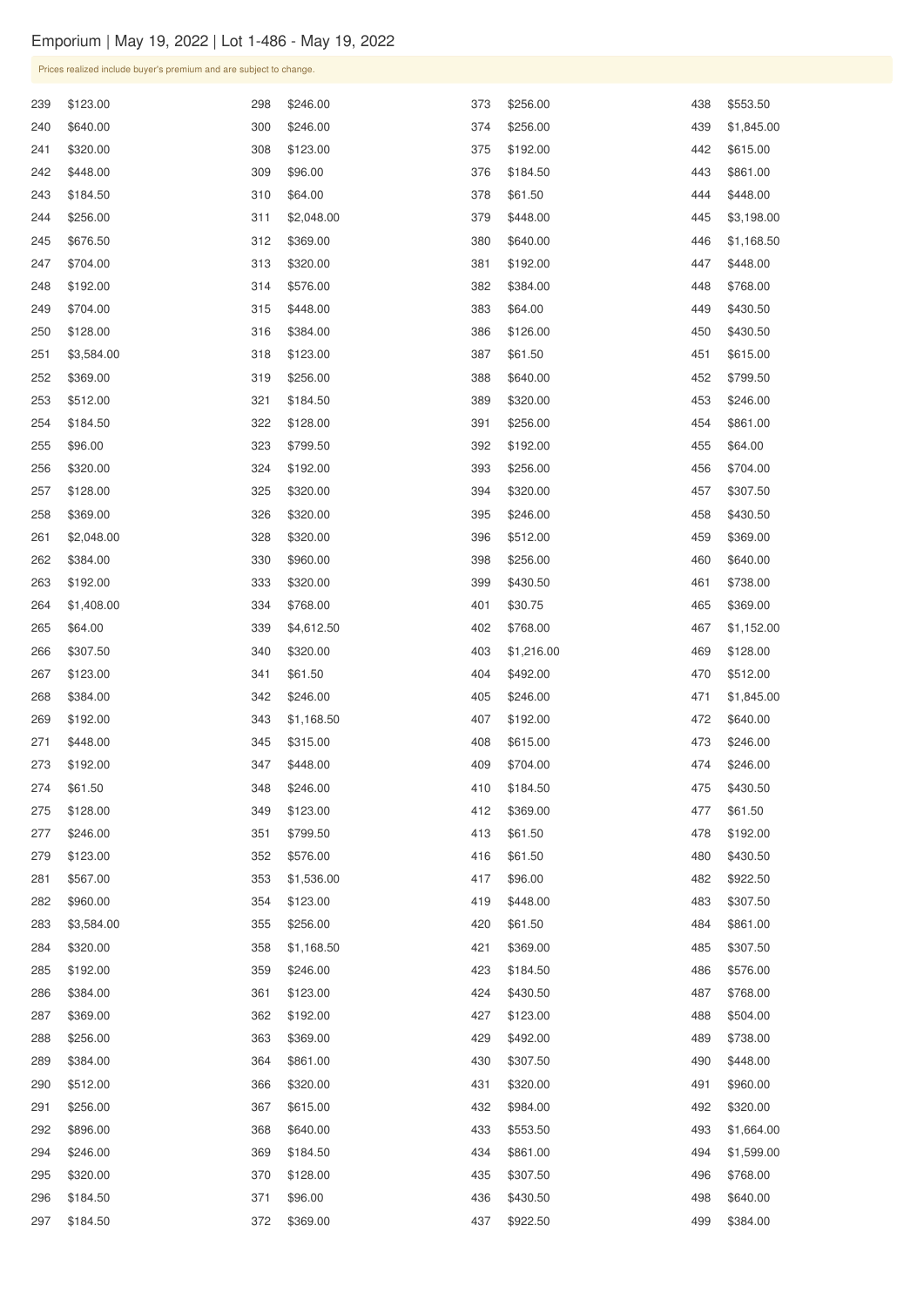| Prices realized include buyer's premium and are subject to change. |  |  |
|--------------------------------------------------------------------|--|--|
|                                                                    |  |  |

| 501 | \$2,560.00  | 559 | \$768.00   | 616 | \$1,664.00 | 666 | \$1,968.00 |
|-----|-------------|-----|------------|-----|------------|-----|------------|
| 503 | \$1,968.00  | 560 | \$738.00   | 617 | \$1,664.00 | 667 | \$1,107.00 |
| 504 | \$5,440.00  | 563 | \$320.00   | 618 | \$676.50   | 668 | \$1,476.00 |
| 506 | \$1,968.00  | 564 | \$1,088.00 | 619 | \$2,706.00 | 669 | \$1,476.00 |
| 507 | \$553.50    | 565 | \$896.00   | 620 | \$922.50   | 670 | \$1,920.00 |
| 508 | \$615.00    | 566 | \$1,088.00 | 621 | \$1,107.00 | 671 | \$256.00   |
| 509 | \$492.00    | 567 | \$1,536.00 | 622 | \$1,792.00 | 672 | \$1,722.00 |
| 510 | \$640.00    | 569 | \$2,952.00 | 623 | \$1,230.00 | 673 | \$5,760.00 |
| 512 | \$384.00    | 570 | \$2,952.00 | 624 | \$1,230.00 | 674 | \$553.50   |
| 513 | \$184.50    | 571 | \$704.00   | 625 | \$1,353.00 | 675 | \$553.50   |
| 514 | \$320.00    | 573 | \$576.00   | 626 | \$1,792.00 | 676 | \$1,353.00 |
| 515 | \$448.00    | 574 | \$369.00   | 627 | \$2,706.00 | 677 | \$2,460.00 |
| 516 | \$861.00    | 575 | \$738.00   | 628 | \$1,968.00 | 679 | \$1,845.00 |
| 517 | \$384.00    | 576 | \$615.00   | 629 | \$676.50   | 680 | \$1,845.00 |
| 518 | \$492.00    | 578 | \$7,040.00 | 630 | \$1,353.00 | 681 | \$6,765.00 |
| 519 | \$1,107.00  | 579 | \$768.00   | 631 | \$3,444.00 | 682 | \$676.50   |
| 520 | \$2,214.00  | 581 | \$1,045.50 | 632 | \$3,997.50 | 683 | \$2,337.00 |
| 521 | \$1,845.00  | 582 | \$1,536.00 | 633 | \$615.00   | 684 | \$1,920.00 |
| 522 | \$4,160.00  | 583 | \$1,230.00 | 634 | \$1,599.00 | 685 | \$553.50   |
| 523 | \$2,460.00  | 584 | \$1,968.00 | 635 | \$1,476.00 | 686 | \$1,599.00 |
| 524 | \$1,353.00  | 585 | \$1,599.00 | 636 | \$1,476.00 | 687 | \$630.00   |
| 525 | \$615.00    | 586 | \$1,845.00 | 637 | \$1,230.00 | 688 | \$1,353.00 |
| 526 | \$2,706.00  | 587 | \$6,765.00 | 638 | \$738.00   | 689 | \$3,584.00 |
| 527 | \$676.50    | 588 | \$1,845.00 | 639 | \$1,353.00 | 690 | \$2,829.00 |
| 528 | \$512.00    | 589 | \$2,706.00 | 640 | \$1,230.00 | 691 | \$369.00   |
| 529 | \$1,599.00  | 590 | \$1,476.00 | 641 | \$861.00   | 692 | \$1,599.00 |
| 530 | \$3,198.00  | 591 | \$861.00   | 642 | \$1,353.00 | 693 | \$676.50   |
| 531 | \$492.00    | 592 | \$1,476.00 | 643 | \$2,214.00 | 694 | \$492.00   |
| 532 | \$378.00    | 593 | \$693.00   | 644 | \$4,305.00 | 695 | \$1,280.00 |
| 533 | \$1,536.00  | 594 | \$2,706.00 | 645 | \$2,432.00 | 696 | \$922.50   |
| 534 | \$512.00    | 595 | \$922.50   | 646 | \$1,664.00 | 697 | \$1,024.00 |
| 537 | \$8,960.00  | 596 | \$896.00   | 647 | \$1,045.50 | 698 | \$1,722.00 |
| 538 | \$9,225.00  | 597 | \$640.00   | 648 | \$256.00   | 699 | \$492.00   |
| 539 | \$615.00    | 598 | \$1,353.00 | 649 | \$2,706.00 | 700 | \$1,230.00 |
| 540 | \$512.00    | 599 | \$4,160.00 | 650 | \$1,476.00 | 701 | \$492.00   |
| 541 | \$896.00    | 600 | \$1,968.00 | 651 | \$492.00   | 702 | \$676.50   |
| 542 | \$1,968.00  | 601 | \$1,280.00 | 652 | \$768.00   | 703 | \$4,612.50 |
| 543 | \$320.00    | 602 | \$1,599.00 | 653 | \$1,353.00 | 704 | \$768.00   |
| 544 | \$984.00    | 604 | \$3,328.00 | 654 | \$1,107.00 | 705 | \$576.00   |
| 546 | \$1,968.00  | 605 | \$492.00   | 655 | \$448.00   | 706 | \$576.00   |
| 547 | \$315.00    | 606 | \$1,168.50 | 656 | \$1,107.00 | 707 | \$184.50   |
| 548 | \$320.00    | 607 | \$6,765.00 | 657 | \$2,706.00 | 708 | \$922.50   |
| 549 | \$1,536.00  | 608 | \$922.50   | 658 | \$8,610.00 | 709 | \$984.00   |
| 550 | \$922.50    | 609 | \$2,304.00 | 659 | \$1,280.00 | 710 | \$2,337.00 |
| 551 | \$1,536.00  | 610 | \$2,460.00 | 660 | \$1,845.00 | 711 | \$307.50   |
| 552 | \$320.00    | 611 | \$1,107.00 | 661 | \$1,664.00 | 712 | \$256.00   |
| 553 | \$2,214.00  | 612 | \$1,599.00 | 662 | \$7,380.00 | 713 | \$4,305.00 |
| 556 | \$1,216.00  | 613 | \$1,664.00 | 663 | \$246.00   | 714 | \$1,230.00 |
| 557 | \$2,176.00  | 614 | \$3,198.00 | 664 | \$430.50   | 715 | \$1,968.00 |
| 558 | \$19,680.00 | 615 | \$1,664.00 | 665 | \$492.00   | 716 | \$1,722.00 |
|     |             |     |            |     |            |     |            |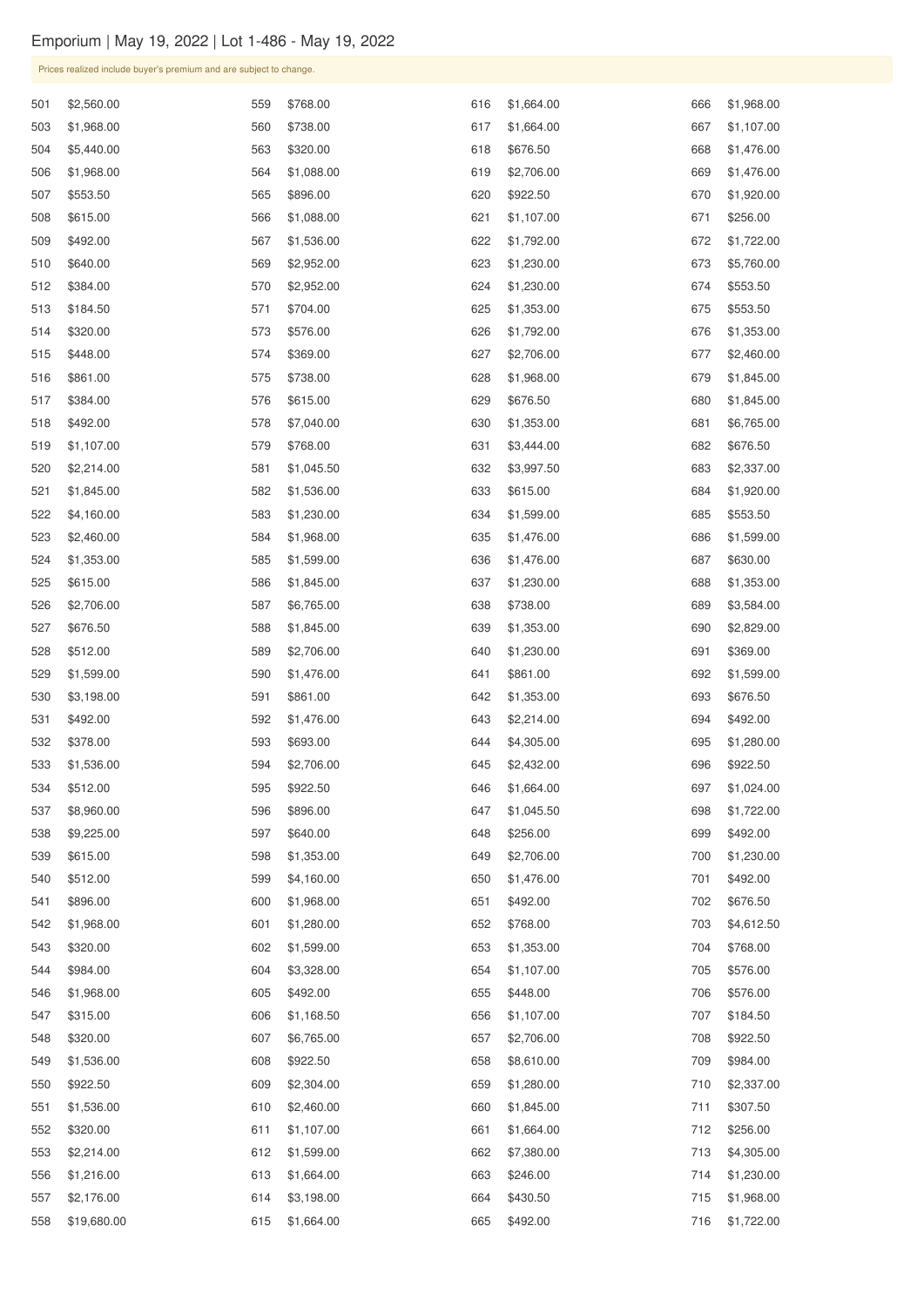| Prices realized include buyer's premium and are subject to change. |  |  |
|--------------------------------------------------------------------|--|--|
|                                                                    |  |  |

| 717 | \$2,337.00  | 775 | \$1,476.00  | 829 | \$640.00    | 881 | \$1,280.00   |
|-----|-------------|-----|-------------|-----|-------------|-----|--------------|
| 718 | \$3,328.00  | 776 | \$378.00    | 830 | \$512.00    | 882 | \$704.00     |
| 719 | \$20,910.00 | 778 | \$256.00    | 831 | \$640.00    | 883 | \$984,000.00 |
| 720 | \$693.00    | 780 | \$1,536.00  | 832 | \$49,200.00 | 884 | \$1,845.00   |
| 721 | \$1,599.00  | 781 | \$832.00    | 833 | \$5,842.50  | 885 | \$3,198.00   |
| 722 | \$738.00    | 782 | \$184.50    | 834 | \$5,227.50  | 886 | \$1,168.50   |
| 723 | \$615.00    | 783 | \$2,016.00  | 835 | \$307.50    | 887 | \$512.00     |
| 724 | \$984.00    | 784 | \$23,370.00 | 836 | \$1,280.00  | 888 | \$512.00     |
| 725 | \$3,690.00  | 785 | \$1,664.00  | 837 | \$1,920.00  | 890 | \$1,845.00   |
| 726 | \$5,227.50  | 786 | \$2,214.00  | 838 | \$1,408.00  | 891 | \$615.00     |
| 727 | \$1,845.00  | 787 | \$1,408.00  | 839 | \$3,444.00  | 892 | \$1,107.00   |
| 728 | \$23,370.00 | 788 | \$615.00    | 840 | \$640.00    | 893 | \$448.00     |
| 729 | \$922.50    | 789 | \$861.00    | 842 | \$922.50    | 895 | \$553.50     |
| 730 | \$1,968.00  | 790 | \$861.00    | 843 | \$5,760.00  | 896 | \$832.00     |
| 732 | \$3,584.00  | 791 | \$922.50    | 844 | \$984.00    | 897 | \$922.50     |
| 733 | \$10,455.00 | 792 | \$2,460.00  | 845 | \$512.00    | 898 | \$738.00     |
| 734 | \$1,353.00  | 793 | \$1,599.00  | 846 | \$960.00    | 899 | \$768.00     |
| 735 | \$2,214.00  | 794 | \$896.00    | 847 | \$832.00    | 900 | \$615.00     |
| 736 | \$1,845.00  | 795 | \$3,840.00  | 848 | \$21,760.00 | 901 | \$738.00     |
| 737 | \$1,280.00  | 796 | \$1,152.00  | 849 | \$3,198.00  | 903 | \$369.00     |
| 738 | \$1,408.00  | 797 | \$738.00    | 850 | \$2,460.00  | 905 | \$1,152.00   |
| 739 | \$46,740.00 | 798 | \$984.00    | 851 | \$2,432.00  | 906 | \$7,380.00   |
| 740 | \$1,599.00  | 799 | \$384.00    | 852 | \$3,444.00  | 907 | \$5,535.00   |
| 741 | \$2,214.00  | 800 | \$861.00    | 853 | \$512.00    | 909 | \$984.00     |
| 743 | \$504.00    | 802 | \$553.50    | 854 | \$6,400.00  | 910 | \$5,227.50   |
| 744 | \$676.50    | 803 | \$615.00    | 855 | \$896.00    | 911 | \$4,305.00   |
| 745 | \$5,535.00  | 804 | \$1,134.00  | 856 | \$1,280.00  | 912 | \$896.00     |
| 746 | \$576.00    | 805 | \$896.00    | 857 | \$640.00    | 913 | \$1,230.00   |
| 748 | \$799.50    | 806 | \$960.00    | 858 | \$1,230.00  | 914 | \$640.00     |
| 749 | \$1,845.00  | 807 | \$922.50    | 859 | \$1,216.00  | 915 | \$861.00     |
| 750 | \$1,045.50  | 808 | \$615.00    | 860 | \$3,584.00  | 916 | \$369.00     |
| 751 | \$1,599.00  | 809 | \$492.00    | 861 | \$246.00    | 917 | \$1,722.00   |
| 752 | \$6,765.00  | 810 | \$1,152.00  | 862 | \$1,764.00  | 918 | \$1,168.50   |
| 753 | \$799.50    | 811 | \$738.00    | 863 | \$1,890.00  | 919 | \$799.50     |
| 754 | \$1,353.00  | 812 | \$553.50    | 864 | \$1,260.00  | 921 | \$1,045.50   |
| 755 | \$1,024.00  | 813 | \$384.00    | 865 | \$1,664.00  | 922 | \$1,230.00   |
| 756 | \$5,535.00  | 815 | \$192.00    | 866 | \$13,530.00 | 923 | \$738.00     |
| 757 | \$7,380.00  | 816 | \$184.50    | 867 | \$2,816.00  | 924 | \$1,722.00   |
| 759 | \$2,337.00  | 817 | \$307.50    | 868 | \$2,560.00  | 925 | \$1,664.00   |
| 761 | \$1,476.00  | 818 | \$192.00    | 870 | \$6,300.00  | 927 | \$1,353.00   |
| 763 | \$984.00    | 819 | \$738.00    | 871 | \$3,276.00  | 928 | \$2,952.00   |
| 764 | \$1,230.00  | 820 | \$738.00    | 872 | \$5,120.00  | 929 | \$3,072.00   |
| 765 | \$246.00    | 821 | \$369.00    | 873 | \$15,990.00 | 930 | \$1,968.00   |
| 766 | \$2,268.00  | 822 | \$192.00    | 874 | \$1,045.50  | 931 | \$9,840.00   |
| 767 | \$615.00    | 823 | \$553.50    | 875 | \$4,305.00  | 932 | \$9,225.00   |
| 768 | \$1,599.00  | 824 | \$192.00    | 876 | \$1,920.00  | 933 | \$2,520.00   |
| 770 | \$1,168.50  | 825 | \$799.50    | 877 | \$3,198.00  | 934 | \$1,890.00   |
| 771 | \$2,337.00  | 826 | \$1,792.00  | 878 | \$34,440.00 | 935 | \$3,444.00   |
| 772 | \$369.00    | 827 | \$799.50    | 879 | \$17,920.00 | 936 | \$3,198.00   |
| 774 | \$2,214.00  | 828 | \$3,328.00  | 880 | \$7,680.00  | 939 | \$1,968.00   |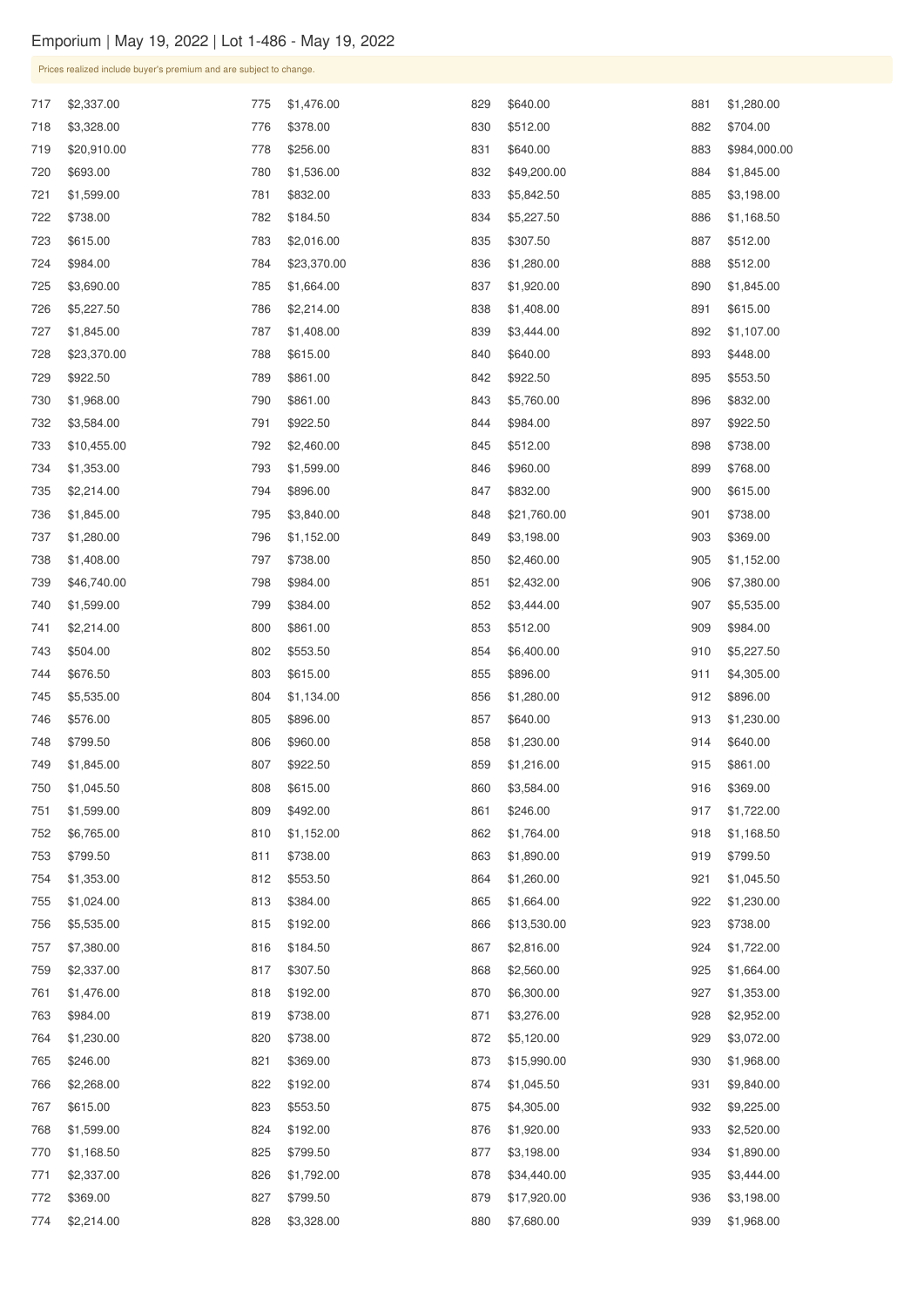Prices realized include buyer's premium and are subject to change.

| 940 | \$960.00    | 995  | \$984.00         |      | 1047 \$2,337.00 |      | 1116 \$5,535.00 |
|-----|-------------|------|------------------|------|-----------------|------|-----------------|
| 941 | \$896.00    | 996  | \$819.00         | 1048 | \$3,584.00      |      | 1117 \$2,091.00 |
| 942 | \$1,216.00  | 997  | \$492.00         | 1049 | \$2,460.00      |      | 1118 \$4,920.00 |
| 943 | \$492.00    | 998  | \$1,845.00       | 1050 | \$2,816.00      | 1119 | \$5,355.00      |
| 944 | \$1,845.00  | 999  | \$3,840.00       | 1051 | \$768.00        | 1120 | \$922.50        |
| 945 | \$640.00    | 1000 | \$1,353.00       | 1052 | \$640.00        | 1121 | \$2,952.00      |
| 946 | \$3,690.00  | 1001 | \$1,536.00       | 1054 | \$320.00        |      | 1122 \$3,198.00 |
| 947 | \$1,152.00  | 1002 | \$14,760.00      | 1055 | \$3,840.00      |      | 1123 \$430.50   |
| 948 | \$8,960.00  | 1003 | \$31,980.00      | 1056 | \$2,816.00      |      | 1124 \$984.00   |
| 950 | \$3,328.00  | 1004 | \$6,765.00       | 1059 | \$384.00        | 1125 | \$2,091.00      |
| 951 | \$307.50    | 1005 | \$25,200.00      | 1063 | \$512.00        | 1126 | \$984.00        |
| 952 | \$1,968.00  | 1006 | \$36,900.00      | 1064 | \$492.00        | 1127 | \$5,842.50      |
| 953 | \$4,612.50  | 1007 | \$861.00         | 1065 | \$320.00        |      | 1128 \$4,305.00 |
| 954 | \$307.50    | 1008 | \$1,920.00       | 1066 | \$369.00        | 1129 | \$2,706.00      |
| 955 | \$504.00    | 1009 | \$3,072.00       | 1067 | \$738.00        |      | 1130 \$2,706.00 |
| 956 | \$3,584.00  | 1010 | \$1,845.00       | 1068 | \$5,535.00      | 1131 | \$615.00        |
| 957 | \$1,536.00  | 1011 | \$1,280.00       | 1069 | \$184.50        |      | 1132 \$1,968.00 |
| 958 | \$1,968.00  | 1012 | \$1,968.00       | 1070 | \$307.50        |      | 1133 \$704.00   |
| 959 | \$1,792.00  | 1013 | \$3,584.00       | 1071 | \$492.00        |      | 1134 \$2,816.00 |
| 960 | \$553.50    | 1014 | \$1,024.00       | 1072 | \$832.00        | 1135 | \$676.50        |
| 961 | \$1,024.00  |      | 1015 \$1,353.00  |      | 1073 \$369.00   |      | 1136 \$960.00   |
| 962 | \$7,040.00  |      | 1016 \$738.00    |      | 1074 \$1,107.00 |      | 1137 \$1,107.00 |
| 963 | \$738.00    | 1017 | \$2,460.00       |      | 1076 \$192.00   |      | 1138 \$1,353.00 |
| 964 | \$738.00    | 1019 | \$320.00         | 1077 | \$1,476.00      |      | 1139 \$1,024.00 |
| 965 | \$2,048.00  | 1021 | \$960.00         | 1078 | \$1,230.00      |      | 1140 \$615.00   |
| 966 | \$1,968.00  |      | 1022 \$832.00    |      | 1079 \$615.00   |      | 1141 \$307.50   |
| 967 | \$1,107.00  | 1023 | \$1,280.00       |      | 1080 \$960.00   |      | 1142 \$2,048.00 |
| 968 | \$1,476.00  |      | 1024 \$384.00    |      | 1082 \$512.00   |      | 1143 \$615.00   |
| 969 | \$640.00    | 1025 | \$3,690.00       |      | 1083 \$6,400.00 |      | 1144 \$1,536.00 |
| 970 | \$1,476.00  |      | 1026 \$512.00    |      | 1084 \$553.50   |      | 1145 \$492.00   |
| 972 | \$2,176.00  | 1027 | \$922.50         | 1085 | \$512.00        |      | 1146 \$2,460.00 |
| 973 | \$320.00    | 1028 | \$2,460.00       | 1086 | \$4,800.00      |      | 1147 \$2,460.00 |
| 974 | \$512.00    | 1029 | \$7,380.00       | 1087 | \$320.00        |      | 1148 \$430.50   |
| 977 | \$3,328.00  | 1030 | \$12,160.00      | 1089 | \$960.00        |      | 1149 \$861.00   |
| 978 | \$738.00    | 1031 | \$3,690.00       | 1091 | \$4,160.00      |      | 1150 \$615.00   |
| 979 | \$2,432.00  |      | 1032 \$2,952.00  |      | 1094 \$246.00   |      | 1151 \$320.00   |
| 980 | \$4,160.00  |      | 1033 \$738.00    | 1095 | \$448.00        |      | 1152 \$384.00   |
| 982 | \$2,816.00  |      | 1034 \$945.00    | 1096 | \$861.00        |      | 1153 \$676.50   |
| 983 | \$11,070.00 | 1035 | \$1,968.00       | 1099 | \$1,088.00      |      | 1154 \$1,476.00 |
| 984 | \$5,120.00  | 1036 | \$1,024.00       | 1103 | \$369.00        |      | 1155 \$640.00   |
| 985 | \$4,160.00  | 1037 | \$384.00         |      | 1106 \$2,176.00 |      | 1156 \$1,107.00 |
| 986 | \$640.00    | 1038 | \$369.00         |      | 1107 \$615.00   |      | 1157 \$246.00   |
| 987 | \$704.00    |      | 1039 \$576.00    |      | 1108 \$3,198.00 |      | 1158 \$369.00   |
| 988 | \$8,610.00  |      | 1040 \$2,176.00  |      | 1109 \$1,152.00 |      | 1159 \$2,048.00 |
| 989 | \$6,765.00  |      | 1041 \$2,952.00  |      | 1110 \$4,612.50 |      | 1160 \$307.50   |
| 990 | \$1,280.00  |      | 1042 \$20,910.00 |      | 1111 \$4,612.50 |      | 1161 \$320.00   |
| 991 | \$922.50    |      | 1043 \$1,107.00  |      | 1112 \$922.50   |      | 1162 \$984.00   |
| 992 | \$512.00    |      | 1044 \$1,045.50  |      | 1113 \$9,840.00 |      | 1163 \$492.00   |
| 993 | \$1,353.00  |      | 1045 \$861.00    |      | 1114 \$2,706.00 |      | 1164 \$246.00   |
| 994 | \$61,500.00 |      | 1046 \$1,386.00  |      | 1115 \$5,535.00 |      | 1165 \$553.50   |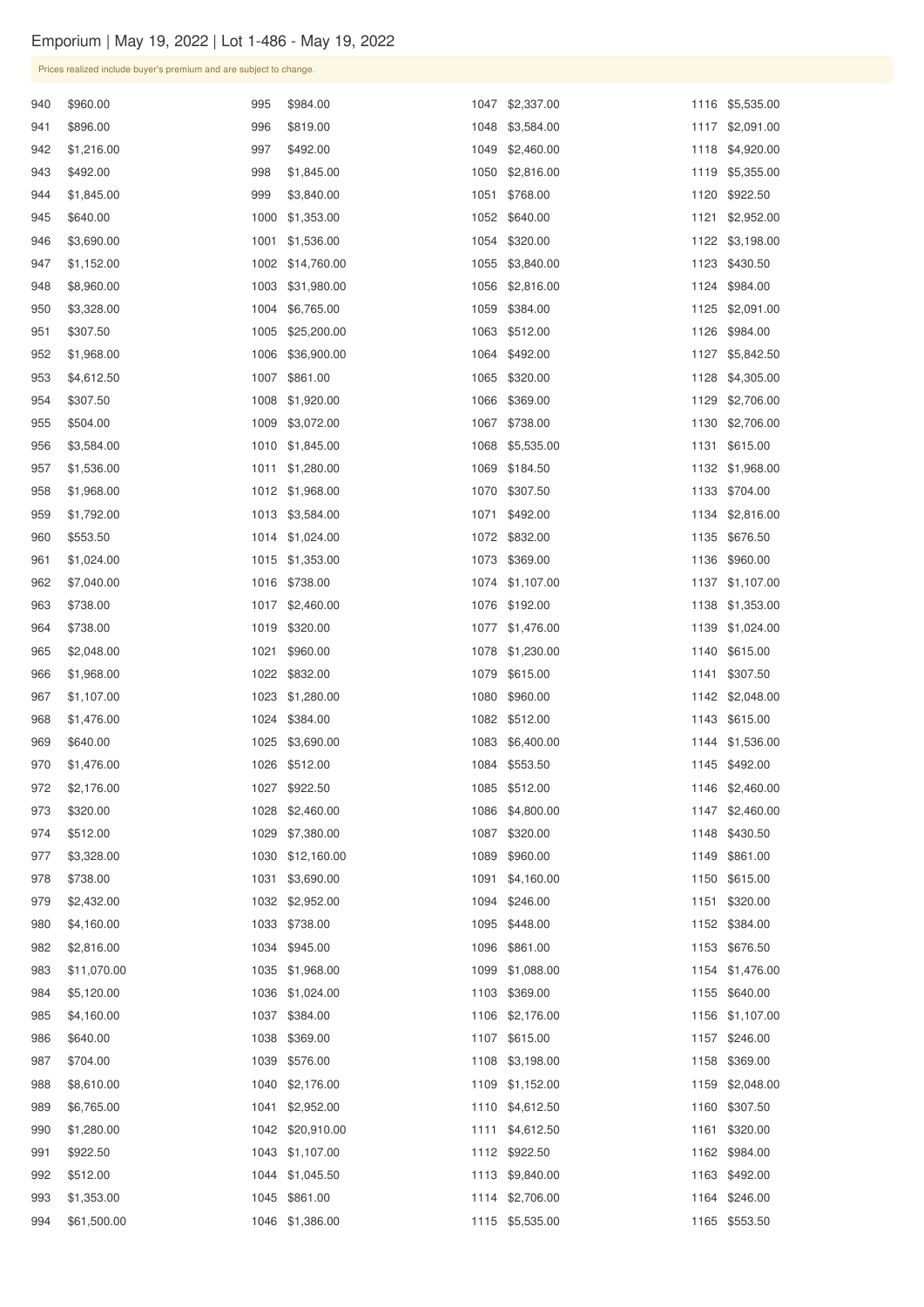Prices realized include buyer's premium and are subject to change.

1166 \$492.00

|  | 1167 \$492.00   | 1176 \$1,088.00 | 1185 \$922.50   |
|--|-----------------|-----------------|-----------------|
|  | 1168 \$369.00   | 1177 \$1,599.00 | 1186 \$738.00   |
|  | 1169 \$576.00   | 1178 \$1,107.00 | 1187 \$799.50   |
|  | 1170 \$369.00   | 1179 \$369.00   | 1188 \$246.00   |
|  | 1171 \$307.50   | 1180 \$512.00   | 1189 \$2,091.00 |
|  | 1172 \$896.00   | 1181 \$615.00   | 1190 \$922.50   |
|  | 1173 \$369.00   | 1182 \$576.00   | 1191 \$3,444.00 |
|  | 1174 \$922.50   | 1183 \$615.00   | 1192 \$1,168.50 |
|  | 1175 \$1,230.00 | 1184 \$2,091.00 | 1193 \$4,612.50 |